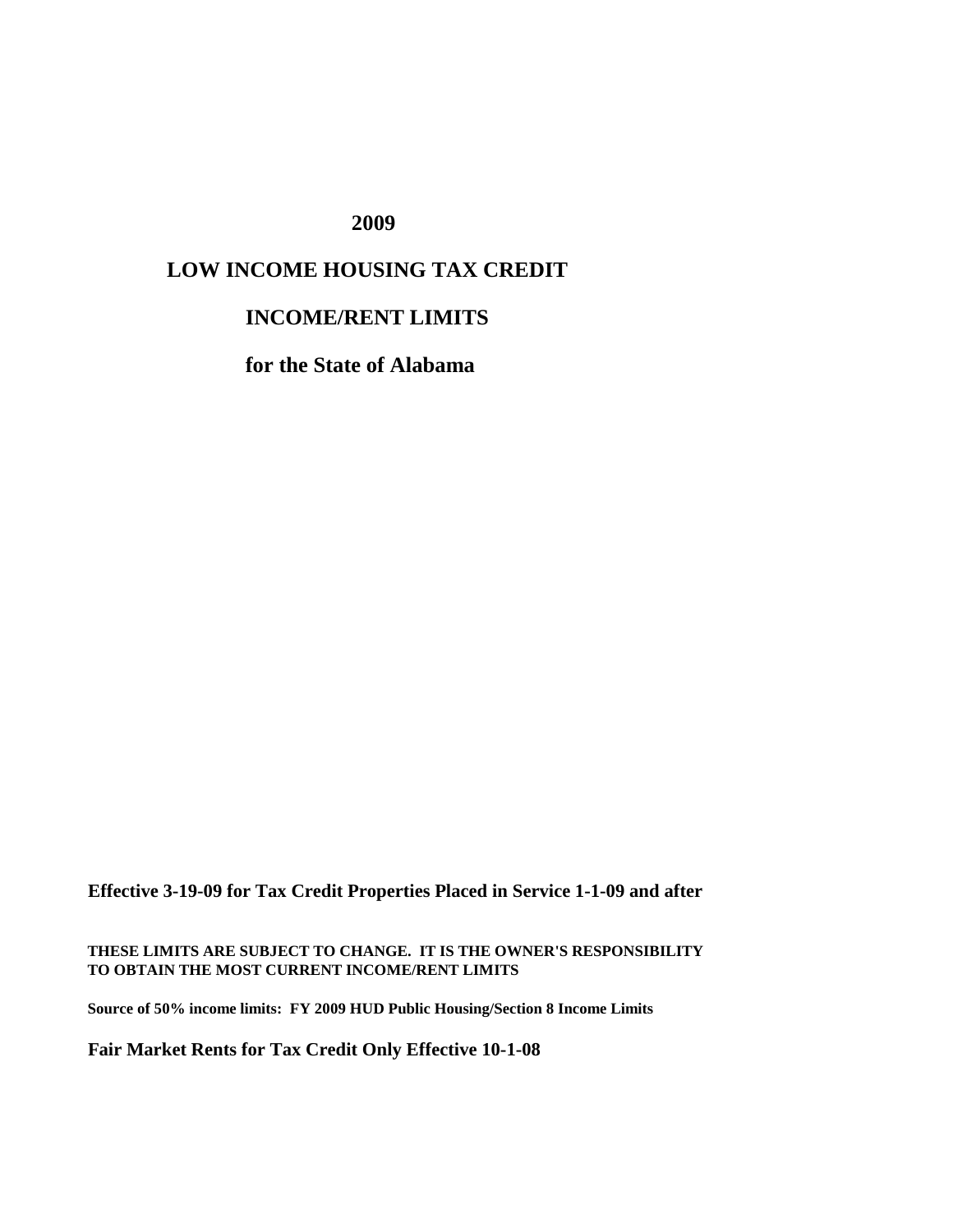## **2009 INCOME LIMITS**

|                | <b>AVERAGE</b> | <b>METRO</b> | <b>NONMETRO</b> |
|----------------|----------------|--------------|-----------------|
| <b>ALARAMA</b> | \$53,200       | \$56,600     | \$46.800        |

|                 |                 | <b>Annual</b>        |               | <b>HOUSEHOLD SIZE</b> |                  |        |                                                 |        |        |        |        |
|-----------------|-----------------|----------------------|---------------|-----------------------|------------------|--------|-------------------------------------------------|--------|--------|--------|--------|
|                 | Median          |                      | <b>INCOME</b> | 1                     | $\boldsymbol{2}$ | 3      | 4                                               | 5      | 6      | 7      | 8      |
| <b>COUNTY</b>   |                 | <b>Family Income</b> | <b>LEVEL</b>  | <b>PERSON</b>         | <b>PERSONS</b>   |        | PERSONS PERSONS PERSONS PERSONS PERSONS PERSONS |        |        |        |        |
|                 |                 |                      |               |                       |                  |        |                                                 |        |        |        |        |
| <b>Autauga</b>  | \$              | 57,700               | 50%           | 20,200                | 23,100           | 25,950 | 28,850                                          | 31,150 | 33,450 | 35,750 | 38,100 |
|                 |                 |                      | 60%           | 24,240                | 27,720           | 31,140 | 34,620                                          | 37,380 | 40,140 | 42,900 | 45,720 |
|                 |                 |                      |               |                       |                  |        |                                                 |        |        |        |        |
| <b>Baldwin</b>  | \$              | 58,200               | 50%           | 20,350                | 23,300           | 26,200 | 29,100                                          | 31,450 | 33,750 | 36,100 | 38,400 |
|                 |                 |                      | 60%           | 24,420                | 27,960           | 31,440 | 34,920                                          | 37,740 | 40,500 | 43,320 | 46,080 |
|                 |                 |                      |               |                       |                  |        |                                                 |        |        |        |        |
| <b>Barbour</b>  | \$              | 40,500               | 50%           | 16,400                | 18,700           | 21,050 | 23,400                                          | 25,250 | 27,150 | 29,000 | 30,900 |
|                 |                 |                      | 60%           | 19,680                | 22,440           | 25,260 | 28,080                                          | 30,300 | 32,580 | 34,800 | 37,080 |
|                 |                 |                      |               |                       |                  |        |                                                 |        |        |        |        |
| <b>Bibb</b>     | \$              | 60,900               | 50%           | 21,300                | 24,350           | 27,400 | 30,450                                          | 32,900 | 35,300 | 37,750 | 40,200 |
|                 |                 |                      | 60%           | 25,560                | 29,220           | 32,880 | 36,540                                          | 39,480 | 42,360 | 45,300 | 48,240 |
|                 |                 |                      |               |                       |                  |        |                                                 |        |        |        |        |
| <b>Blount</b>   | \$              | 60,900               | 50%           | 21,300                | 24,350           | 27,400 | 30,450                                          | 32,900 | 35,300 | 37,750 | 40,200 |
|                 |                 |                      | 60%           | 25,560                | 29,220           | 32,880 | 36,540                                          | 39,480 | 42,360 | 45,300 | 48,240 |
|                 |                 |                      |               |                       |                  |        |                                                 |        |        |        |        |
| <b>Bullock</b>  | \$              | 30,600               | 50%           | 16,400                | 18,700           | 21,050 | 23,400                                          | 25,250 | 27,150 | 29,000 | 30,900 |
|                 |                 |                      | 60%           | 19,680                | 22,440           | 25,260 | 28,080                                          | 30,300 | 32,580 | 34,800 | 37,080 |
|                 |                 |                      |               |                       |                  |        |                                                 |        |        |        |        |
| <b>Butler</b>   | \$              | 40,000               | 50%           | 16,400                | 18,700           | 21,050 | 23,400                                          | 25,250 | 27,150 | 29,000 | 30,900 |
|                 |                 |                      | 60%           | 19,680                | 22,440           | 25,260 | 28,080                                          | 30,300 | 32,580 | 34,800 | 37,080 |
|                 |                 |                      |               |                       |                  |        |                                                 |        |        |        |        |
| <b>Calhoun</b>  | \$              | 51,000               | 50%           | 17,850                | 20,400           | 22,950 | 25,500                                          | 27,550 | 29,600 | 31,600 | 33,650 |
|                 |                 |                      | 60%           | 21,420                | 24,480           | 27,540 | 30,600                                          | 33,060 | 35,520 | 37,920 | 40,380 |
|                 | \$              |                      |               |                       |                  | 21,050 |                                                 |        | 27,150 |        |        |
| <b>Chambers</b> |                 | 45,800               | 50%           | 16,400                | 18,700           |        | 23,400                                          | 25,250 |        | 29,000 | 30,900 |
|                 |                 |                      | 60%           | 19,680                | 22,440           | 25,260 | 28,080                                          | 30,300 | 32,580 | 34,800 | 37,080 |
| <b>Cherokee</b> | $\overline{\$}$ | 47,000               | 50%           | 16,450                | 18,800           | 21,150 | 23,500                                          | 25,400 | 27,250 | 29,150 | 31,000 |
|                 |                 |                      | 60%           | 19,740                | 22,560           | 25,380 | 28,200                                          | 30,480 | 32,700 | 34,980 | 37,200 |
|                 |                 |                      |               |                       |                  |        |                                                 |        |        |        |        |
| <b>Chilton</b>  | \$              | 50,600               | 50%           | 17,700                | 20,250           | 22,750 | 25,300                                          | 27,300 | 29,350 | 31,350 | 33,400 |
|                 |                 |                      | 60%           | 21,240                | 24,300           | 27,300 | 30,360                                          | 32,760 | 35,220 | 37,620 | 40,080 |
|                 |                 |                      |               |                       |                  |        |                                                 |        |        |        |        |
| <b>Choctaw</b>  | \$              | 40,700               | 50%           | 16,400                | 18,700           | 21,050 | 23,400                                          | 25,250 | 27,150 | 29,000 | 30,900 |
|                 |                 |                      | 60%           | 19,680                | 22,440           | 25,260 | 28,080                                          | 30,300 | 32,580 | 34,800 | 37,080 |
|                 |                 |                      |               |                       |                  |        |                                                 |        |        |        |        |
| <b>Clarke</b>   | \$              | 43,600               | 50%           | 16,400                | 18,700           | 21,050 | 23,400                                          | 25,250 | 27,150 | 29,000 | 30,900 |
|                 |                 |                      | 60%           | 19,680                | 22,440           | 25,260 | 28,080                                          | 30,300 | 32,580 | 34,800 | 37,080 |
|                 |                 |                      |               |                       |                  |        |                                                 |        |        |        |        |

 **Effective 3-19-09 For Properties Placed in Service 1-1-09 and after**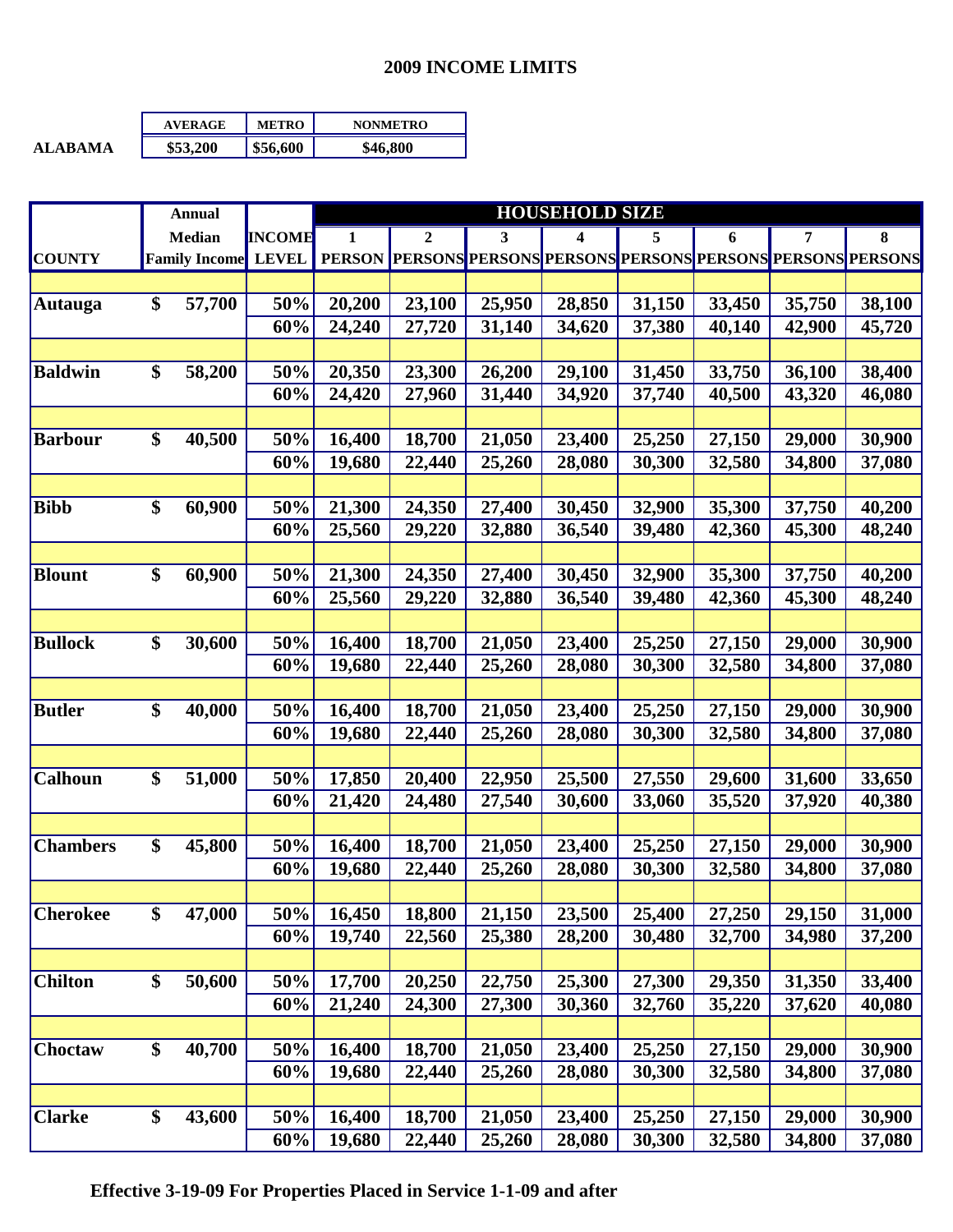|                 | <b>Annual</b>        |               | <b>HOUSEHOLD SIZE</b> |                                                                |        |        |        |        |        |        |  |
|-----------------|----------------------|---------------|-----------------------|----------------------------------------------------------------|--------|--------|--------|--------|--------|--------|--|
|                 | Median               | <b>INCOME</b> | 1                     | $\boldsymbol{2}$                                               | 3      | 4      | 5      | 6      | 7      | 8      |  |
| <b>COUNTY</b>   | <b>Family Income</b> | <b>LEVEL</b>  |                       | PERSON PERSONS PERSONS PERSONS PERSONS PERSONS PERSONS PERSONS |        |        |        |        |        |        |  |
|                 |                      |               |                       |                                                                |        |        |        |        |        |        |  |
| <b>Clay</b>     | \$<br>43,400         | 50%           | 16,400                | 18,700                                                         | 21,050 | 23,400 | 25,250 | 27,150 | 29,000 | 30,900 |  |
|                 |                      | 60%           | 19,680                | 22,440                                                         | 25,260 | 28,080 | 30,300 | 32,580 | 34,800 | 37,080 |  |
|                 |                      |               |                       |                                                                |        |        |        |        |        |        |  |
| <b>Cleburne</b> | \$<br>45,400         | 50%           | 16,800                | 19,200                                                         | 21,600 | 24,000 | 25,900 | 27,850 | 29,750 | 31,700 |  |
|                 |                      | 60%           | 20,160                | 23,040                                                         | 25,920 | 28,800 | 31,080 | 33,420 | 35,700 | 38,040 |  |
|                 |                      |               |                       |                                                                |        |        |        |        |        |        |  |
| <b>Coffee</b>   | \$<br>51,500         | 50%           | 18,050                | 20,600                                                         | 23,200 | 25,750 | 27,800 | 29,850 | 31,950 | 34,000 |  |
|                 |                      | 60%           | 21,660                | 24,720                                                         | 27,840 | 30,900 | 33,360 | 35,820 | 38,340 | 40,800 |  |
|                 |                      |               |                       |                                                                |        |        |        |        |        |        |  |
| <b>Colbert</b>  | \$<br>51,400         | 50%           | 18,300                | 20,900                                                         | 23,550 | 26,150 | 28,250 | 30,350 | 32,450 | 34,500 |  |
|                 |                      | 60%           | 21,960                | 25,080                                                         | 28,260 | 31,380 | 33,900 | 36,420 | 38,940 | 41,400 |  |
|                 |                      |               |                       |                                                                |        |        |        |        |        |        |  |
| Conecuh         | \$<br>40,100         | 50%           | 16,400                | 18,700                                                         | 21,050 | 23,400 | 25,250 | 27,150 | 29,000 | 30,900 |  |
|                 |                      | 60%           | 19,680                | 22,440                                                         | 25,260 | 28,080 | 30,300 | 32,580 | 34,800 | 37,080 |  |
|                 |                      |               |                       |                                                                |        |        |        |        |        |        |  |
| Coosa           | \$<br>46,100         | 50%           | 16,400                | 18,700                                                         | 21,050 | 23,400 | 25,250 | 27,150 | 29,000 | 30,900 |  |
|                 |                      | 60%           | 19,680                | 22,440                                                         | 25,260 | 28,080 | 30,300 | 32,580 | 34,800 | 37,080 |  |
|                 |                      |               |                       |                                                                |        |        |        |        |        |        |  |
| Covington       | \$<br>42,600         | 50%           | 16,400                | 18,700                                                         | 21,050 | 23,400 | 25,250 | 27,150 | 29,000 | 30,900 |  |
|                 |                      | 60%           | 19,680                | 22,440                                                         | 25,260 | 28,080 | 30,300 | 32,580 | 34,800 | 37,080 |  |
|                 |                      |               |                       |                                                                |        |        |        |        |        |        |  |
| Crenshaw        | \$<br>40,500         | 50%           | 16,400                | 18,700                                                         | 21,050 | 23,400 | 25,250 | 27,150 | 29,000 | 30,900 |  |
|                 |                      | 60%           | 19,680                | 22,440                                                         | 25,260 | 28,080 | 30,300 | 32,580 | 34,800 | 37,080 |  |
|                 |                      |               |                       |                                                                |        |        |        |        |        |        |  |
| <b>Cullman</b>  | \$<br>50,200         | 50%           | 17,550                | 20,100                                                         | 22,600 | 25,100 | 27,100 | 29,100 | 31,100 | 33,150 |  |
|                 |                      | 60%           | 21,060                | 24,120                                                         | 27,120 | 30,120 | 32,520 | 34,920 | 37,320 | 39,780 |  |
|                 |                      |               |                       |                                                                |        |        |        |        |        |        |  |
| <b>Dale</b>     | \$<br>48,300         | 50%           | 16,900                | 19,300                                                         | 21,750 | 24,150 | 26,100 | 28,000 | 29,950 | 31,900 |  |
|                 |                      | 60%           | 20,280                | 23,160                                                         | 26,100 | 28,980 | 31,320 | 33,600 | 35,940 | 38,280 |  |
|                 |                      |               |                       |                                                                |        |        |        |        |        |        |  |
| <b>Dallas</b>   | \$<br>38,000         | 50%           | 16,400                | 18,700                                                         | 21,050 | 23,400 | 25,250 | 27,150 | 29,000 | 30,900 |  |
|                 |                      | 60%           | 19,680                | 22,440                                                         | 25,260 | 28,080 | 30,300 | 32,580 | 34,800 | 37,080 |  |
|                 |                      |               |                       |                                                                |        |        |        |        |        |        |  |
| <b>DeKalb</b>   | \$<br>45,000         | 50%           | 16,400                | 18,700                                                         | 21,050 | 23,400 | 25,250 | 27,150 | 29,000 | 30,900 |  |
|                 |                      | 60%           | 19,680                | 22,440                                                         | 25,260 | 28,080 | 30,300 | 32,580 | 34,800 | 37,080 |  |
|                 |                      |               |                       |                                                                |        |        |        |        |        |        |  |
| <b>Elmore</b>   | \$<br>57,700         | 50%           | 20,200                | 23,100                                                         | 25,950 | 28,850 | 31,150 | 33,450 | 35,750 | 38,100 |  |
|                 |                      | 60%           | 24,240                | 27,720                                                         | 31,140 | 34,620 | 37,380 | 40,140 | 42,900 | 45,720 |  |
|                 |                      |               |                       |                                                                |        |        |        |        |        |        |  |
| <b>Escambia</b> | \$<br>46,200         | 50%           | 16,400                | 18,700                                                         | 21,050 | 23,400 | 25,250 | 27,150 | 29,000 | 30,900 |  |
|                 |                      | 60%           | 19,680                | 22,440                                                         | 25,260 | 28,080 | 30,300 | 32,580 | 34,800 | 37,080 |  |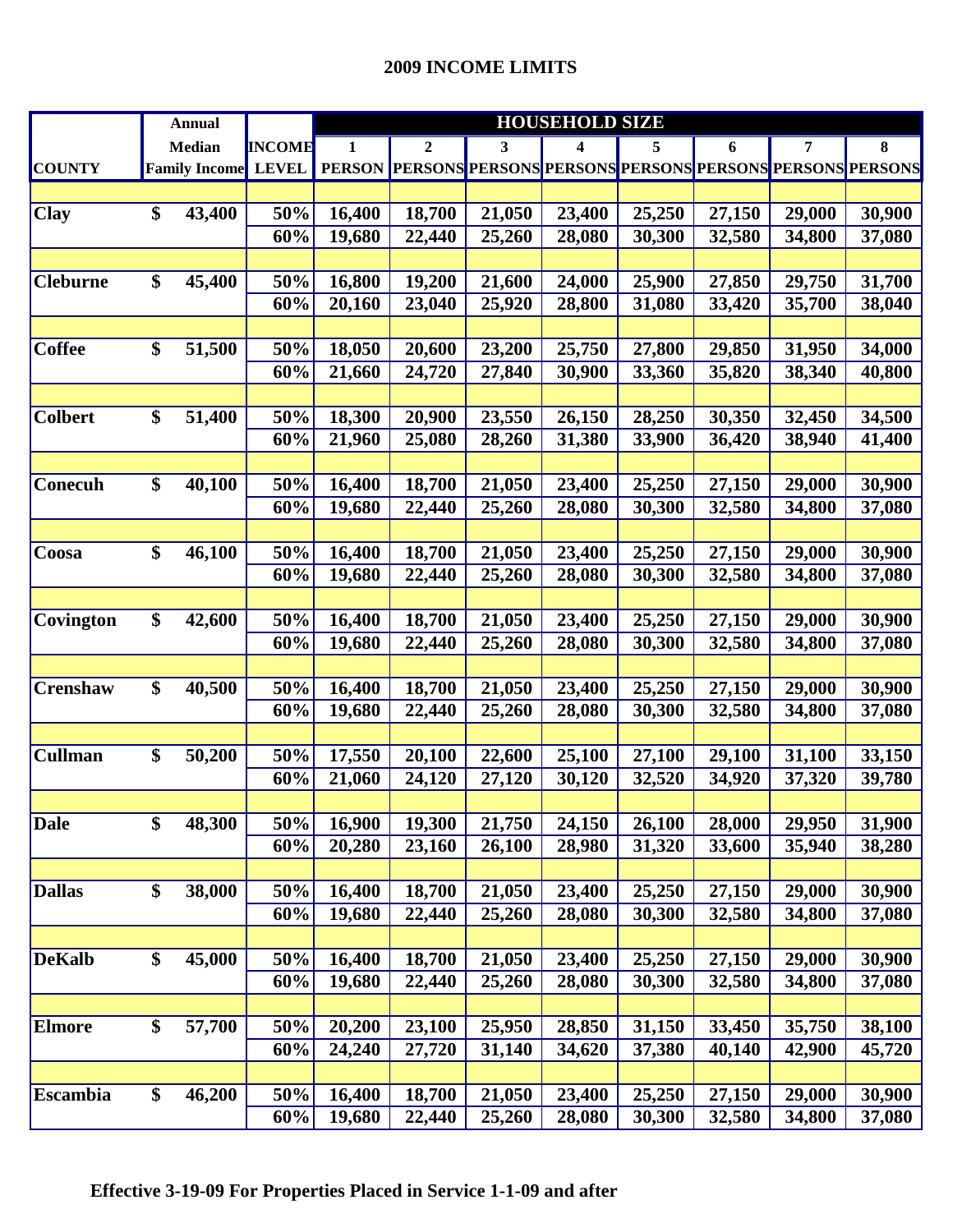|                  | <b>Annual</b>        |               | <b>HOUSEHOLD SIZE</b> |        |        |                                                         |        |        |        |        |  |
|------------------|----------------------|---------------|-----------------------|--------|--------|---------------------------------------------------------|--------|--------|--------|--------|--|
|                  | Median               | <b>INCOME</b> | 1                     | 2      | 3      | 4                                                       | 5      | 6      | 7      | 8      |  |
| <b>COUNTY</b>    | <b>Family Income</b> | <b>LEVEL</b>  | <b>PERSON</b>         |        |        | PERSONS PERSONS PERSONS PERSONS PERSONS PERSONS PERSONS |        |        |        |        |  |
|                  |                      |               |                       |        |        |                                                         |        |        |        |        |  |
| <b>Etowah</b>    | \$<br>46,100         | 50%           | 16,600                | 18,950 | 21,350 | 23,700                                                  | 25,600 | 27,500 | 29,400 | 31,300 |  |
|                  |                      | 60%           | 19,920                | 22,740 | 25,620 | 28,440                                                  | 30,720 | 33,000 | 35,280 | 37,560 |  |
|                  |                      |               |                       |        |        |                                                         |        |        |        |        |  |
| Fayette          | \$<br>45,100         | 50%           | 16,400                | 18,700 | 21,050 | 23,400                                                  | 25,250 | 27,150 | 29,000 | 30,900 |  |
|                  |                      | 60%           | 19,680                | 22,440 | 25,260 | 28,080                                                  | 30,300 | 32,580 | 34,800 | 37,080 |  |
|                  |                      |               |                       |        |        |                                                         |        |        |        |        |  |
| Franklin         | \$<br>43,300         | 50%           | 16,400                | 18,700 | 21,050 | 23,400                                                  | 25,250 | 27,150 | 29,000 | 30,900 |  |
|                  |                      | 60%           | 19,680                | 22,440 | 25,260 | 28,080                                                  | 30,300 | 32,580 | 34,800 | 37,080 |  |
|                  |                      |               |                       |        |        |                                                         |        |        |        |        |  |
| Geneva           | \$<br>51,100         | 50%           | 17,900                | 20,450 | 23,000 | 25,550                                                  | 27,600 | 29,650 | 31,700 | 33,750 |  |
|                  |                      | 60%           | 21,480                | 24,540 | 27,600 | 30,660                                                  | 33,120 | 35,580 | 38,040 | 40,500 |  |
|                  |                      |               |                       |        |        |                                                         |        |        |        |        |  |
| Greene           | \$<br>55,000         | 50%           | 19,250                | 22,000 | 24,750 | 27,500                                                  | 29,700 | 31,900 | 34,100 | 36,300 |  |
|                  |                      | 60%           | 23,100                | 26,400 | 29,700 | 33,000                                                  | 35,640 | 38,280 | 40,920 | 43,560 |  |
|                  |                      |               |                       |        |        |                                                         |        |        |        |        |  |
| Hale             | \$<br>55,000         | 50%           | 19,250                | 22,000 | 24,750 | 27,500                                                  | 29,700 | 31,900 | 34,100 | 36,300 |  |
|                  |                      | 60%           | 23,100                | 26,400 | 29,700 | 33,000                                                  | 35,640 | 38,280 | 40,920 | 43,560 |  |
|                  |                      |               |                       |        |        |                                                         |        |        |        |        |  |
| <b>Henry</b>     | \$<br>46,700         | 50%           | 16,650                | 19,050 | 21,400 | 23,800                                                  | 25,700 | 27,600 | 29,500 | 31,400 |  |
|                  |                      | 60%           | 19,980                | 22,860 | 25,680 | 28,560                                                  | 30,840 | 33,120 | 35,400 | 37,680 |  |
|                  |                      |               |                       |        |        |                                                         |        |        |        |        |  |
| <b>Houston</b>   | \$<br>51,100         | 50%           | 17,900                | 20,450 | 23,000 | 25,550                                                  | 27,600 | 29,650 | 31,700 | 33,750 |  |
|                  |                      | 60%           | 21,480                | 24,540 | 27,600 | 30,660                                                  | 33,120 | 35,580 | 38,040 | 40,500 |  |
|                  |                      |               |                       |        |        |                                                         |        |        |        |        |  |
| <b>Jackson</b>   | \$<br>47,100         | 50%           | 16,500                | 18,850 | 21,200 | 23,550                                                  | 25,450 | 27,300 | 29,200 | 31,100 |  |
|                  |                      | 60%           | 19,800                | 22,620 | 25,440 | 28,260                                                  | 30,540 | 32,760 | 35,040 | 37,320 |  |
|                  |                      |               |                       |        |        |                                                         |        |        |        |        |  |
| <b>Jefferson</b> | \$<br>60,900         | 50%           | 21,300                | 24,350 | 27,400 | 30,450                                                  | 32,900 | 35,300 | 37,750 | 40,200 |  |
|                  |                      | 60%           | 25,560                | 29,220 | 32,880 | 36,540                                                  | 39,480 | 42,360 | 45,300 | 48,240 |  |
|                  |                      |               |                       |        |        |                                                         |        |        |        |        |  |
| Lamar            | \$<br>42,200         | 50%           | 16,400                | 18,700 | 21,050 | 23,400                                                  | 25,250 | 27,150 | 29,000 | 30,900 |  |
|                  |                      | 60%           | 19,680                | 22,440 | 25,260 | 28,080                                                  | 30,300 | 32,580 | 34,800 | 37,080 |  |
|                  |                      |               |                       |        |        |                                                         |        |        |        |        |  |
| Lauderdale       | \$<br>51,400         | 50%           | 18,300                | 20,900 | 23,550 | 26,150                                                  | 28,250 | 30,350 | 32,450 | 34,500 |  |
|                  |                      | 60%           | 21,960                | 25,080 | 28,260 | 31,380                                                  | 33,900 | 36,420 | 38,940 | 41,400 |  |
|                  |                      |               |                       |        |        |                                                         |        |        |        |        |  |
| <b>Lawrence</b>  | \$<br>55,100         | 50%           | 19,300                | 22,050 | 24,800 | 27,550                                                  | 29,750 | 31,950 | 34,150 | 36,350 |  |
|                  |                      | 60%           | 23,160                | 26,460 | 29,760 | 33,060                                                  | 35,700 | 38,340 | 40,980 | 43,620 |  |
|                  |                      |               |                       |        |        |                                                         |        |        |        |        |  |
| Lee              | \$<br>59,900         | 50%           | 21,600                | 24,700 | 27,750 | 30,850                                                  | 33,300 | 35,800 | 38,250 | 40,700 |  |
|                  |                      | 60%           | 25,920                | 29,640 | 33,300 | 37,020                                                  | 39,960 | 42,960 | 45,900 | 48,840 |  |
|                  |                      |               |                       |        |        |                                                         |        |        |        |        |  |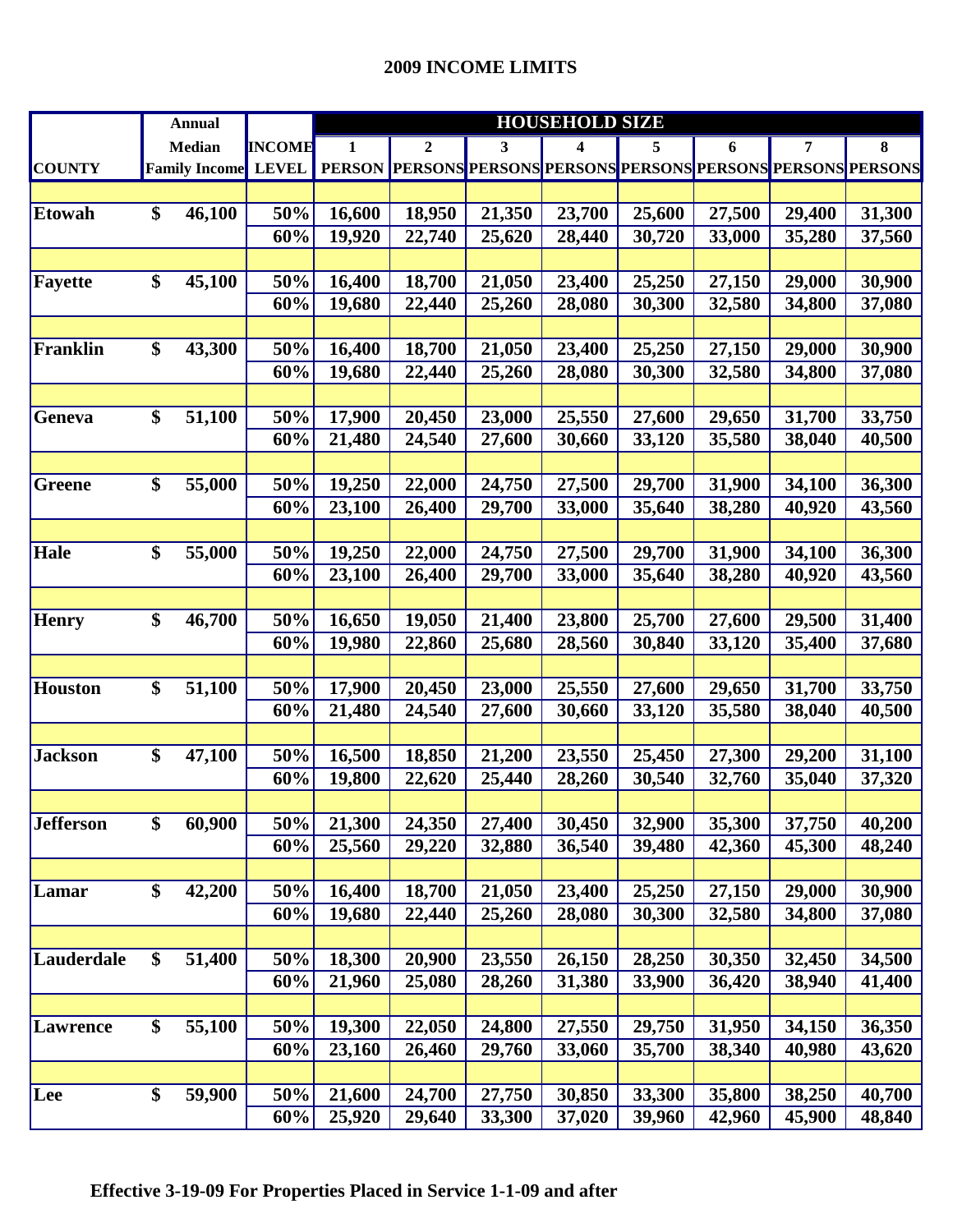|                  |                   | <b>Annual</b>        |               | <b>HOUSEHOLD SIZE</b> |                                                                |        |        |        |        |        |        |
|------------------|-------------------|----------------------|---------------|-----------------------|----------------------------------------------------------------|--------|--------|--------|--------|--------|--------|
|                  |                   | Median               | <b>INCOME</b> | 1                     | 2                                                              | 3      | 4      | 5      | 6      | 7      | 8      |
| <b>COUNTY</b>    |                   | <b>Family Income</b> | <b>LEVEL</b>  |                       | PERSON PERSONS PERSONS PERSONS PERSONS PERSONS PERSONS PERSONS |        |        |        |        |        |        |
|                  |                   |                      |               |                       |                                                                |        |        |        |        |        |        |
| <b>Limestone</b> | \$                | 67,500               | 50%           | 23,650                | 27,000                                                         | 30,400 | 33,750 | 36,450 | 39,150 | 41,850 | 44,550 |
|                  |                   |                      | 60%           | 28,380                | 32,400                                                         | 36,480 | 40,500 | 43,740 | 46,980 | 50,220 | 53,460 |
|                  |                   |                      |               |                       |                                                                |        |        |        |        |        |        |
| <b>Lowndes</b>   | \$                | 57,700               | 50%           | 20,200                | 23,100                                                         | 25,950 | 28,850 | 31,150 | 33,450 | 35,750 | 38,100 |
|                  |                   |                      | 60%           | 24,240                | 27,720                                                         | 31,140 | 34,620 | 37,380 | 40,140 | 42,900 | 45,720 |
|                  |                   |                      |               |                       |                                                                |        |        |        |        |        |        |
| Macon            | \$                | 37,000               | 50%           | 16,400                | 18,700                                                         | 21,050 | 23,400 | 25,250 | 27,150 | 29,000 | 30,900 |
|                  |                   |                      | 60%           | 19,680                | 22,440                                                         | 25,260 | 28,080 | 30,300 | 32,580 | 34,800 | 37,080 |
|                  |                   |                      |               |                       |                                                                |        |        |        |        |        |        |
| <b>Madison</b>   | \$                | 67,500               | 50%           | 23,650                | 27,000                                                         | 30,400 | 33,750 | 36,450 | 39,150 | 41,850 | 44,550 |
|                  |                   |                      | 60%           | 28,380                | 32,400                                                         | 36,480 | 40,500 | 43,740 | 46,980 | 50,220 | 53,460 |
|                  |                   |                      |               |                       |                                                                |        |        |        |        |        |        |
| <b>Marengo</b>   | \$                | 45,300               | 50%           | 16,400                | 18,700                                                         | 21,050 | 23,400 | 25,250 | 27,150 | 29,000 | 30,900 |
|                  |                   |                      | 60%           | 19,680                | 22,440                                                         | 25,260 | 28,080 | 30,300 | 32,580 | 34,800 | 37,080 |
|                  |                   |                      |               |                       |                                                                |        |        |        |        |        |        |
| <b>Marion</b>    | \$                | 44,000               | 50%           | 16,400                | 18,700                                                         | 21,050 | 23,400 | 25,250 | 27,150 | 29,000 | 30,900 |
|                  |                   |                      | 60%           | 19,680                | 22,440                                                         | 25,260 | 28,080 | 30,300 | 32,580 | 34,800 | 37,080 |
|                  |                   |                      |               |                       |                                                                |        |        |        |        |        |        |
| <b>Marshall</b>  | \$                | 48,800               | 50%           | 17,100                | 19,500                                                         | 21,950 | 24,400 | 26,350 | 28,300 | 30,250 | 32,200 |
|                  |                   |                      | 60%           | 20,520                | 23,400                                                         | 26,340 | 29,280 | 31,620 | 33,960 | 36,300 | 38,640 |
|                  |                   |                      |               |                       |                                                                |        |        |        |        |        |        |
| <b>Mobile</b>    | \$                | 49,500               | 50%           | 17,350                | 19,800                                                         | 22,300 | 24,750 | 26,750 | 28,700 | 30,700 | 32,650 |
|                  |                   |                      | 60%           | 20,820                | 23,760                                                         | 26,760 | 29,700 | 32,100 | 34,440 | 36,840 | 39,180 |
|                  |                   |                      |               |                       |                                                                |        |        |        |        |        |        |
| <b>Monroe</b>    | \$                | 44,100               | 50%           | 16,400                | 18,700                                                         | 21,050 | 23,400 | 25,250 | 27,150 | 29,000 | 30,900 |
|                  |                   |                      | 60%           | 19,680                | 22,440                                                         | 25,260 | 28,080 | 30,300 | 32,580 | 34,800 | 37,080 |
|                  |                   |                      |               |                       |                                                                |        |        |        |        |        |        |
| Montgomery       | $\boldsymbol{\$}$ | 57,700               | 50%           | 20,200                | 23,100                                                         | 25,950 | 28,850 | 31,150 | 33,450 | 35,750 | 38,100 |
|                  |                   |                      | 60%           | 24,240                | 27,720                                                         | 31,140 | 34,620 | 37,380 | 40,140 | 42,900 | 45,720 |
|                  |                   |                      |               |                       |                                                                |        |        |        |        |        |        |
| Morgan           | \$                | 55,100               | 50%           | 19,300                | 22,050                                                         | 24,800 | 27,550 | 29,750 | 31,950 | 34,150 | 36,350 |
|                  |                   |                      | 60%           | 23,160                | 26,460                                                         | 29,760 | 33,060 | 35,700 | 38,340 | 40,980 | 43,620 |
|                  |                   |                      |               |                       |                                                                |        |        |        |        |        |        |
| <b>Perry</b>     | \$                | 33,400               | 50%           | 16,400                | 18,700                                                         | 21,050 | 23,400 | 25,250 | 27,150 | 29,000 | 30,900 |
|                  |                   |                      | 60%           | 19,680                | 22,440                                                         | 25,260 | 28,080 | 30,300 | 32,580 | 34,800 | 37,080 |
|                  |                   |                      |               |                       |                                                                |        |        |        |        |        |        |
| Pickens          | \$                | 42,100               | 50%           | 16,400                | 18,700                                                         | 21,050 | 23,400 | 25,250 | 27,150 | 29,000 | 30,900 |
|                  |                   |                      | 60%           | 19,680                | 22,440                                                         | 25,260 | 28,080 | 30,300 | 32,580 | 34,800 | 37,080 |
|                  |                   |                      |               |                       |                                                                |        |        |        |        |        |        |
| Pike             | \$                | 42,800               | 50%           | 16,400                | 18,700                                                         | 21,050 | 23,400 | 25,250 | 27,150 | 29,000 | 30,900 |
|                  |                   |                      | 60%           | 19,680                | 22,440                                                         | 25,260 | 28,080 | 30,300 | 32,580 | 34,800 | 37,080 |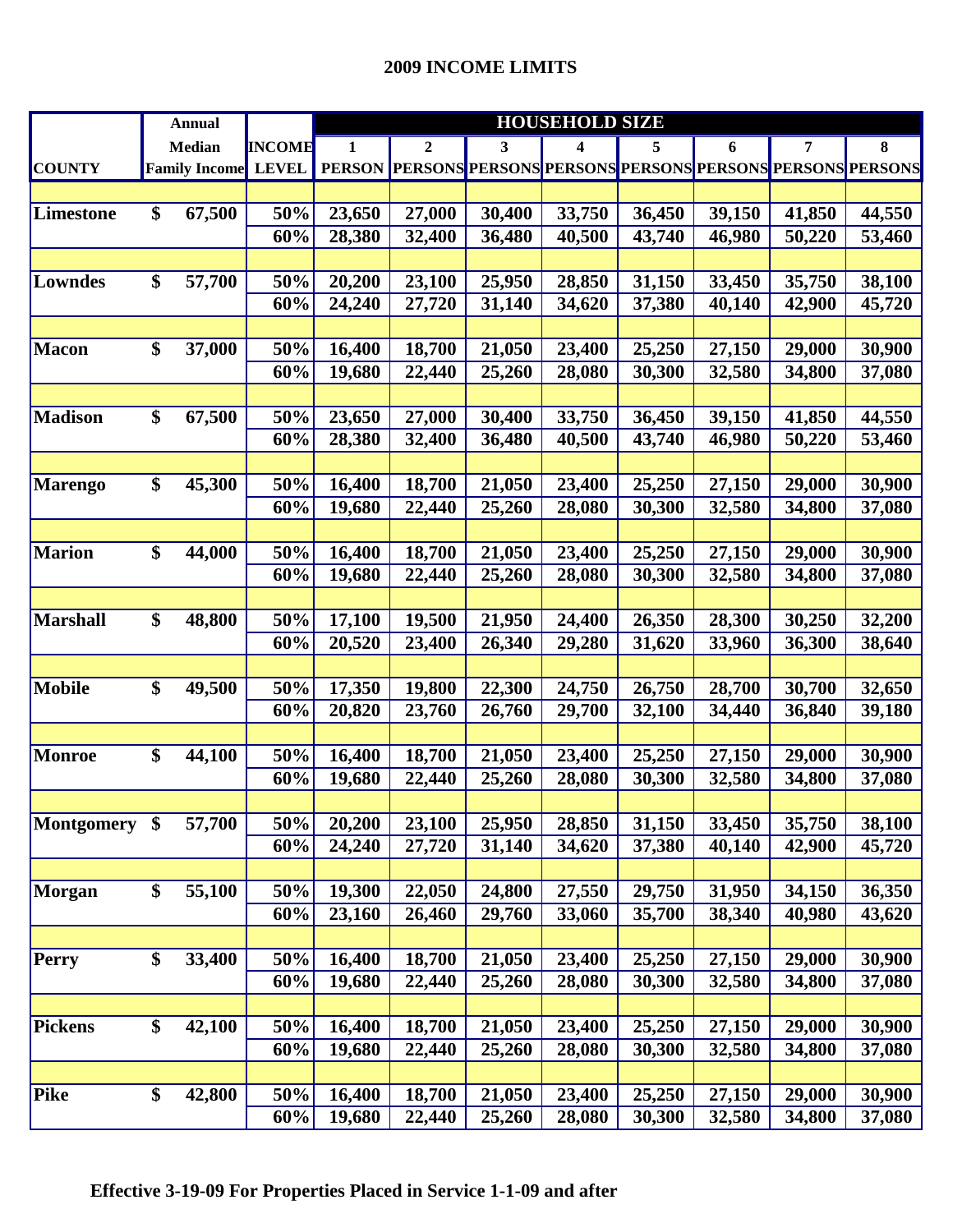|                   | <b>Annual</b>        |               | <b>HOUSEHOLD SIZE</b> |                                                                |        |        |        |        |        |        |  |  |
|-------------------|----------------------|---------------|-----------------------|----------------------------------------------------------------|--------|--------|--------|--------|--------|--------|--|--|
|                   | <b>Median</b>        | <b>INCOME</b> | 1                     | $\mathbf{2}$                                                   | 3      | 4      | 5      | 6      | 7      | 8      |  |  |
| <b>COUNTY</b>     | <b>Family Income</b> | <b>LEVEL</b>  | <b>PERSON</b>         | <b>PERSONS PERSONS PERSONS PERSONS PERSONS PERSONS PERSONS</b> |        |        |        |        |        |        |  |  |
|                   |                      |               |                       |                                                                |        |        |        |        |        |        |  |  |
| <b>Randolph</b>   | \$<br>44,300         | 50%           | 16,400                | 18,700                                                         | 21,050 | 23,400 | 25,250 | 27,150 | 29,000 | 30,900 |  |  |
|                   |                      | 60%           | 19,680                | 22,440                                                         | 25,260 | 28,080 | 30,300 | 32,580 | 34,800 | 37,080 |  |  |
|                   |                      |               |                       |                                                                |        |        |        |        |        |        |  |  |
| <b>Russell</b>    | \$<br>51,000         | 50%           | 17,850                | 20,400                                                         | 22,950 | 25,500 | 27,550 | 29,600 | 31,600 | 33,650 |  |  |
|                   |                      | 60%           | 21,420                | 24,480                                                         | 27,540 | 30,600 | 33,060 | 35,520 | 37,920 | 40,380 |  |  |
|                   |                      |               |                       |                                                                |        |        |        |        |        |        |  |  |
| <b>Shelby</b>     | \$<br>60,900         | 50%           | 21,300                | 24,350                                                         | 27,400 | 30,450 | 32,900 | 35,300 | 37,750 | 40,200 |  |  |
|                   |                      | 60%           | 25,560                | 29,220                                                         | 32,880 | 36,540 | 39,480 | 42,360 | 45,300 | 48,240 |  |  |
|                   |                      |               |                       |                                                                |        |        |        |        |        |        |  |  |
| <b>St. Clair</b>  | \$<br>60,900         | 50%           | 21,300                | 24,350                                                         | 27,400 | 30,450 | 32,900 | 35,300 | 37,750 | 40,200 |  |  |
|                   |                      | 60%           | 25,560                | 29,220                                                         | 32,880 | 36,540 | 39,480 | 42,360 | 45,300 | 48,240 |  |  |
|                   |                      |               |                       |                                                                |        |        |        |        |        |        |  |  |
| <b>Sumter</b>     | \$<br>29,600         | 50%           | 16,400                | 18,700                                                         | 21,050 | 23,400 | 25,250 | 27,150 | 29,000 | 30,900 |  |  |
|                   |                      | 60%           | 19,680                | 22,440                                                         | 25,260 | 28,080 | 30,300 | 32,580 | 34,800 | 37,080 |  |  |
|                   |                      |               |                       |                                                                |        |        |        |        |        |        |  |  |
| <b>Talladega</b>  | \$<br>48,000         | 50%           | 16,800                | 19,200                                                         | 21,600 | 24,000 | 25,900 | 27,850 | 29,750 | 31,700 |  |  |
|                   |                      | 60%           | 20,160                | 23,040                                                         | 25,920 | 28,800 | 31,080 | 33,420 | 35,700 | 38,040 |  |  |
|                   |                      |               |                       |                                                                |        |        |        |        |        |        |  |  |
| <b>Tallapoosa</b> | \$<br>48,800         | 50%           | 17,100                | 19,500                                                         | 21,950 | 24,400 | 26,350 | 28,300 | 30,250 | 32,200 |  |  |
|                   |                      | 60%           | 20,520                | 23,400                                                         | 26,340 | 29,280 | 31,620 | 33,960 | 36,300 | 38,640 |  |  |
|                   |                      |               |                       |                                                                |        |        |        |        |        |        |  |  |
| <b>Tuscaloosa</b> | \$<br>55,000         | 50%           | 19,250                | 22,000                                                         | 24,750 | 27,500 | 29,700 | 31,900 | 34,100 | 36,300 |  |  |
|                   |                      | 60%           | 23,100                | 26,400                                                         | 29,700 | 33,000 | 35,640 | 38,280 | 40,920 | 43,560 |  |  |
|                   |                      |               |                       |                                                                |        |        |        |        |        |        |  |  |
| <b>Walker</b>     | \$<br>46,000         | 50%           | 16,400                | 18,700                                                         | 21,050 | 23,400 | 25,250 | 27,150 | 29,000 | 30,900 |  |  |
|                   |                      | 60%           | 19,680                | 22,440                                                         | 25,260 | 28,080 | 30,300 | 32,580 | 34,800 | 37,080 |  |  |
|                   |                      |               |                       |                                                                |        |        |        |        |        |        |  |  |
| <b>Washington</b> | \$<br>48,400         | 50%           | 16,950                | 19,350                                                         | 21,800 | 24,200 | 26,150 | 28,050 | 30,000 | 31,950 |  |  |
|                   |                      | 60%           | 20,340                | 23,220                                                         | 26,160 | 29,040 | 31,380 | 33,660 | 36,000 | 38,340 |  |  |
|                   |                      |               |                       |                                                                |        |        |        |        |        |        |  |  |
| <b>Wilcox</b>     | \$<br>28,300         | 50%           | 16,400                | 18,700                                                         | 21,050 | 23,400 | 25,250 | 27,150 | 29,000 | 30,900 |  |  |
|                   |                      | 60%           | 19,680                | 22,440                                                         | 25,260 | 28,080 | 30,300 | 32,580 | 34,800 | 37,080 |  |  |
|                   |                      |               |                       |                                                                |        |        |        |        |        |        |  |  |
| <b>Winston</b>    | \$<br>41,500         | 50%           | 16,400                | 18,700                                                         | 21,050 | 23,400 | 25,250 | 27,150 | 29,000 | 30,900 |  |  |
|                   |                      | 60%           | 19,680                | 22,440                                                         | 25,260 | 28,080 | 30,300 | 32,580 | 34,800 | 37,080 |  |  |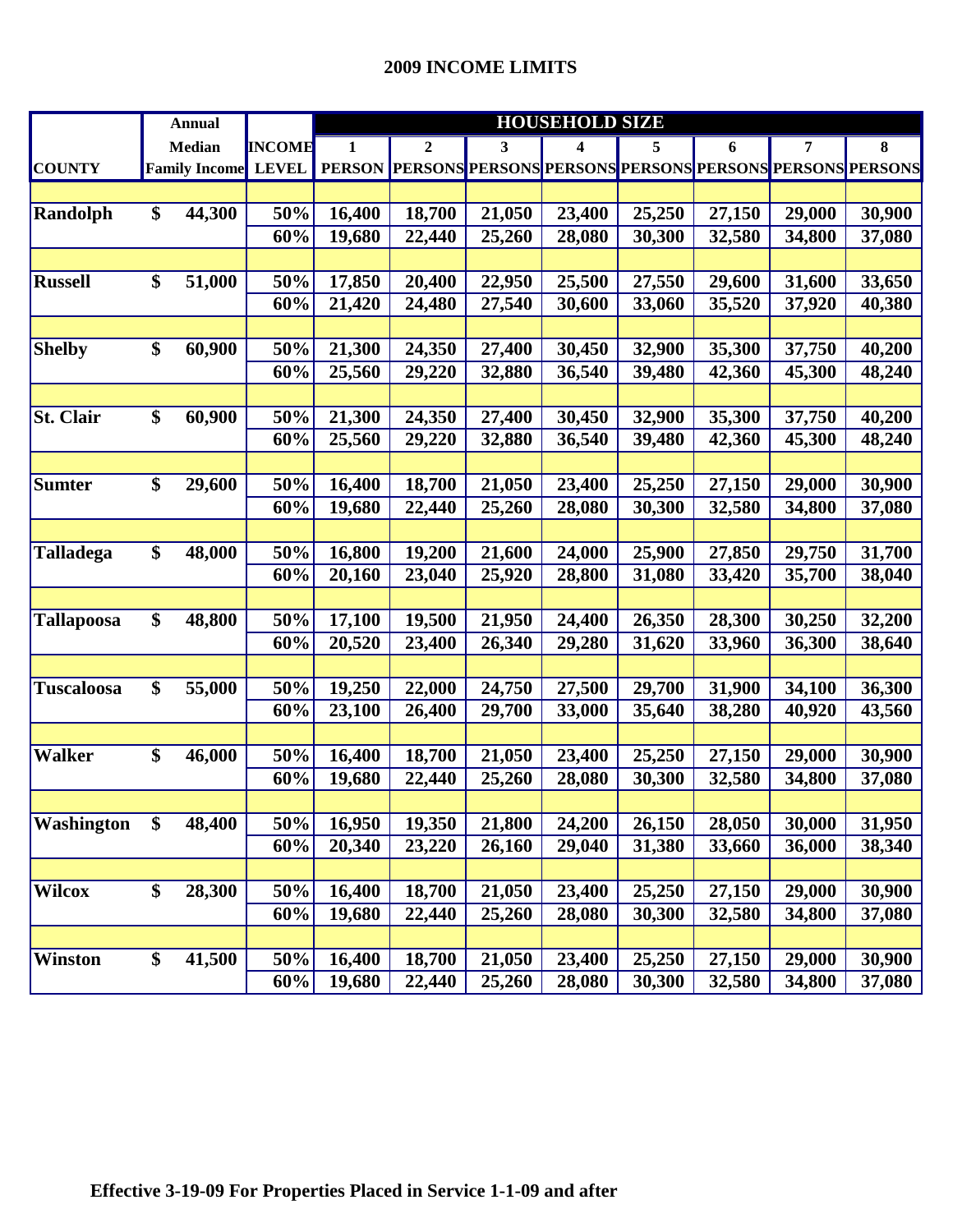|                 |                 | <b>Annual Median</b> | <b>INCOME</b>   |                  |                  | EFFICIENCY 1 BEDROOM 2 BEDROOM 3 BEDROOM 4 BEDROOM |                  |                   |
|-----------------|-----------------|----------------------|-----------------|------------------|------------------|----------------------------------------------------|------------------|-------------------|
| <b>County</b>   |                 | <b>Family Income</b> | <b>LEVEL</b>    |                  |                  |                                                    |                  |                   |
|                 |                 |                      |                 |                  |                  |                                                    |                  |                   |
| Autauga         | $\overline{\$}$ | 57,700               | 50%             | 505              | 541              | 648                                                | 750              | 836               |
|                 |                 |                      | 60%             | 606              | 649              | 778                                                | 900              | $\overline{1003}$ |
|                 |                 |                      | <b>Fair MKT</b> | 530              | 627              | 706                                                | 936              | 1236              |
| <b>Baldwin</b>  | \$              |                      | 50%             | 508              | 545              | 655                                                | 756              |                   |
|                 |                 | 58,200               | 60%             | 610              | 654              | 786                                                | 908              | 843<br>1012       |
|                 |                 |                      | <b>Fair MKT</b> | $\overline{512}$ | 616              | $\overline{733}$                                   | $\overline{972}$ | <b>1113</b>       |
|                 |                 |                      |                 |                  |                  |                                                    |                  |                   |
| <b>Barbour</b>  | \$              | 40,500               | 50%             | 410              | 438              | 526                                                | 608              | 678               |
|                 |                 |                      | 60%             | 492              | $\overline{526}$ | 631                                                | $\overline{729}$ | 814               |
|                 |                 |                      | <b>Fair MKT</b> | 430              | 431              | 518                                                | 641              | 660               |
|                 |                 |                      |                 |                  |                  |                                                    |                  |                   |
| <b>Bibb</b>     | \$              | 60,900               | 50%             | $\overline{532}$ | 570              | 685                                                | 791              | 882               |
|                 |                 |                      | 60%             | 639              | 684              | 822                                                | 950              | 1059              |
|                 |                 |                      | <b>Fair MKT</b> | $\overline{563}$ | 626              | 698                                                | 886              | $\overline{912}$  |
|                 |                 |                      |                 |                  |                  |                                                    |                  |                   |
| <b>Blount</b>   | \$              | 60,900               | 50%             | 532              | 570              | 685                                                | 791              | 882               |
|                 |                 |                      | 60%             | $\overline{639}$ | 684              | 822                                                | $\overline{950}$ | 1059              |
|                 |                 |                      | <b>Fair MKT</b> | 563              | 626              | 698                                                | 886              | 912               |
|                 |                 |                      |                 |                  |                  |                                                    |                  |                   |
| <b>Bullock</b>  | \$              | 30,600               | 50%             | 410              | 438              | 526                                                | 608              | 678               |
|                 |                 |                      | 60%             | 492              | 526              | 631                                                | 729              | 814               |
|                 |                 |                      | <b>Fair MKT</b> | 381              | 431              | 528                                                | $\overline{633}$ | 681               |
| <b>Butler</b>   | $\overline{\$}$ | 40,000               | 50%             | 410              | 438              | 526                                                | 608              | 678               |
|                 |                 |                      | 60%             | 492              | 526              | 631                                                | 729              | 814               |
|                 |                 |                      | <b>Fair MKT</b> | 381              | 431              | $\overline{528}$                                   | 633              | 681               |
|                 |                 |                      |                 |                  |                  |                                                    |                  |                   |
| Calhoun         | \$              | 51,000               | 50%             | 446              | 478              | $\overline{573}$                                   | 663              | 740               |
|                 |                 |                      | 60%             | 535              | 573              | 688                                                | 795              | 888               |
|                 |                 |                      | <b>Fair MKT</b> | 410              | 452              | $\overline{562}$                                   | 742              | 873               |
|                 |                 |                      |                 |                  |                  |                                                    |                  |                   |
| <b>Chambers</b> | $\overline{\$}$ | 45,800               | 50%             | 410              | 438              | 526                                                | 608              | 678               |
|                 |                 |                      | 60%             | 492              | 526              | 631                                                | $\overline{729}$ | 814               |
|                 |                 |                      | <b>Fair MKT</b> | 427              | 463              | $\overline{514}$                                   | 697              | 719               |
|                 |                 |                      |                 |                  |                  |                                                    |                  |                   |
| <b>Cherokee</b> | \$              | 47,000               | 50%             | 411              | 440              | 528                                                | 611              | 681               |
|                 |                 |                      | 60%             | 493              | 528              | 634                                                | 733              | 817               |
|                 |                 |                      | <b>Fair MKT</b> | 446              | 447              | 538                                                | 641              | 661               |
| <b>Chilton</b>  | \$              | 50,600               | 50%             | 442              | 474              | 568                                                | $\overline{657}$ | 733               |
|                 |                 |                      | 60%             | 531              | 569              | 682                                                | 789              | 880               |
|                 |                 |                      | <b>Fair MKT</b> | $\overline{377}$ | 521              | 580                                                | 728              | 835               |
|                 |                 |                      |                 |                  |                  |                                                    |                  |                   |
| Choctaw         | \$              | 40,700               | 50%             | 410              | 438              | $\overline{526}$                                   | 608              | 678               |
|                 |                 |                      | 60%             | 492              | $\overline{526}$ | 631                                                | $\overline{729}$ | 814               |
|                 |                 |                      | <b>Fair MKT</b> | 426              | 450              | 514                                                | 652              | 871               |
|                 |                 |                      |                 |                  |                  |                                                    |                  |                   |
| <b>Clarke</b>   | \$              | 43,600               | 50%             | 410              | 438              | 526                                                | 608              | 678               |
|                 |                 |                      | 60%             | 492              | 526              | 631                                                | $\overline{729}$ | 814               |
|                 |                 |                      | <b>Fair MKT</b> | 334              | 462              | 514                                                | 615              | 904               |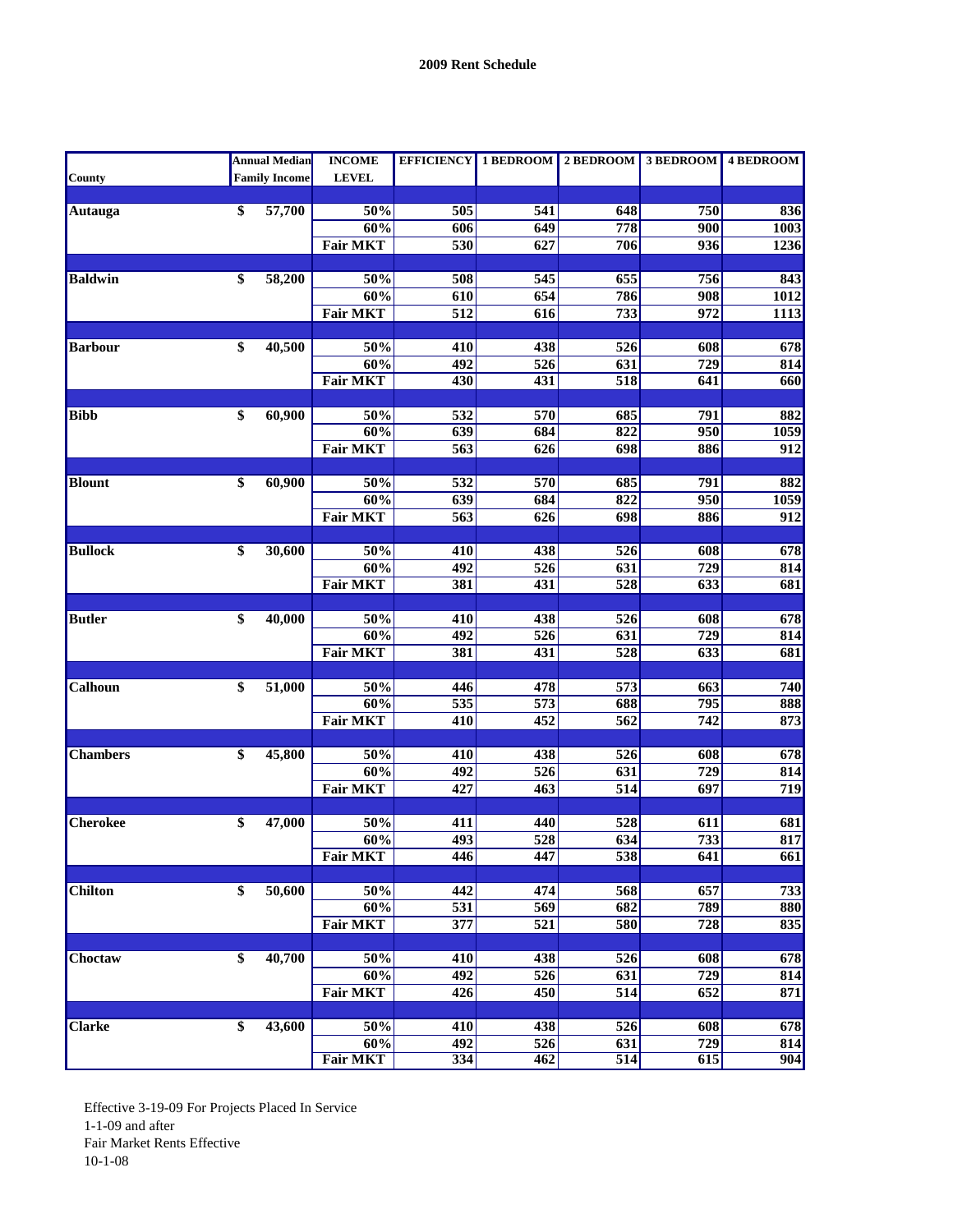|                 |                 | <b>Annual Median</b> | <b>INCOME</b>          |                  |                  | EFFICIENCY 1 BEDROOM 2 BEDROOM 3 BEDROOM 4 BEDROOM |                  |                  |
|-----------------|-----------------|----------------------|------------------------|------------------|------------------|----------------------------------------------------|------------------|------------------|
| County          |                 | <b>Family Income</b> | <b>LEVEL</b>           |                  |                  |                                                    |                  |                  |
|                 |                 |                      |                        |                  |                  |                                                    |                  |                  |
| <b>Clay</b>     | \$              | 43,400               | 50%                    | 410              | 438              | 526                                                | 608              | 678              |
|                 |                 |                      | 60%                    | 492              | 526              | 631                                                | 729              | 814              |
|                 |                 |                      | <b>Fair MKT</b>        | 428              | 429              | 514                                                | 635              | 791              |
| <b>Cleburne</b> | \$              | 45,400               | 50%                    | 420              | 450              | 540                                                | 623              | 696              |
|                 |                 |                      | 60%                    | 504              | 540              | 648                                                | 748              | 835              |
|                 |                 |                      | <b>Fair MKT</b>        | 432              | 434              | 520                                                | 637              | 793              |
|                 |                 |                      |                        |                  |                  |                                                    |                  |                  |
| <b>Coffee</b>   | \$              | 51,500               | 50%                    | 451              | 483              | 580                                                | 669              | 746              |
|                 |                 |                      | 60%                    | 541              | 579              | 696                                                | 803              | 895              |
|                 |                 |                      | <b>Fair MKT</b>        | 410              | 468              | 530                                                | 725              | 930              |
|                 |                 |                      |                        |                  |                  |                                                    |                  |                  |
| <b>Colbert</b>  | \$              | 51,400               | 50%                    | 457              | 490              | 588                                                | 680              | 758              |
|                 |                 |                      | 60%                    | 549              | 588              | 706                                                | 816              | 910              |
|                 |                 |                      | <b>Fair MKT</b>        | 471              | 473              | 574                                                | 732              | 907              |
|                 |                 |                      |                        |                  |                  |                                                    |                  |                  |
| Conecuh         | \$              | 40,100               | 50%                    | 410              | 438              | $\overline{526}$                                   | 608              | 678              |
|                 |                 |                      | 60%                    | 492              | 526              | 631                                                | 729<br>652       | 814              |
|                 |                 |                      | <b>Fair MKT</b>        | 426              | 450              | 514                                                |                  | 871              |
| Coosa           | $\overline{\$}$ | $\frac{46,100}{ }$   | 50%                    | 410              | 438              | 526                                                | 608              | 678              |
|                 |                 |                      | 60%                    | 492              | $\overline{526}$ | 631                                                | 729              | 814              |
|                 |                 |                      | <b>Fair MKT</b>        | $\overline{417}$ | 462              | $\overline{514}$                                   | 696              | 782              |
|                 |                 |                      |                        |                  |                  |                                                    |                  |                  |
| Covington       | \$              | 42,600               | 50%                    | 410              | 438              | 526                                                | 608              | 678              |
|                 |                 |                      | 60%                    | 492              | $\overline{526}$ | 631                                                | $\overline{729}$ | 814              |
|                 |                 |                      | <b>Fair MKT</b>        | 428              | $\overline{429}$ | $\overline{514}$                                   | 701              | $\overline{723}$ |
|                 |                 |                      |                        |                  |                  |                                                    |                  |                  |
| Crenshaw        | \$              | 40,500               | 50%                    | 410              | 438              | 526                                                | 608              | 678              |
|                 |                 |                      | 60%                    | 492              | 526              | 631                                                | 729              | 814              |
|                 |                 |                      | <b>Fair MKT</b>        | 381              | 431              | 528                                                | $\overline{633}$ | 681              |
|                 | \$              |                      |                        |                  |                  | 565                                                | 652              |                  |
| Cullman         |                 | 50,200               | 50%<br>60%             | 438<br>526       | 470<br>564       | 678                                                | 783              | 727<br>873       |
|                 |                 |                      | <b>Fair MKT</b>        | 446              | 459              | 538                                                | 724              | 744              |
|                 |                 |                      |                        |                  |                  |                                                    |                  |                  |
| <b>Dale</b>     | \$              | 48,300               | $50\%$                 | 422              | 452              | 543                                                | 628              | 700              |
|                 |                 |                      | 60%                    | 507              | $\overline{543}$ | $\overline{652}$                                   | 753              | 840              |
|                 |                 |                      | Fair MKT               | 397              | 458              | $\overline{514}$                                   | 742              | 900              |
|                 |                 |                      |                        |                  |                  |                                                    |                  |                  |
| <b>Dallas</b>   | \$              | 38,000               | 50%                    | 410              | 438              | $\overline{526}$                                   | 608              | 678              |
|                 |                 |                      | 60%                    | 492              | 526              | 631                                                | $\overline{729}$ | 814              |
|                 |                 |                      | <b>Fair MKT</b>        | 341              | 473              | $\overline{525}$                                   | $\overline{662}$ | 710              |
|                 |                 |                      |                        |                  |                  |                                                    |                  |                  |
| <b>DeKalb</b>   | \$              | 45,000               | 50%                    | 410              | 438              | 526                                                | $\overline{608}$ | 678              |
|                 |                 |                      | 60%                    | 492              | 526              | 631                                                | 729              | 814              |
|                 |                 |                      | <b>Fair MKT</b>        | 383              | 408              | $\overline{514}$                                   | 684              | 703              |
|                 |                 |                      |                        |                  |                  |                                                    |                  |                  |
| <b>Elmore</b>   | \$              | 57,700               | 50%                    | $\overline{505}$ | 541              | 648                                                | 750              | 836              |
|                 |                 |                      | 60%<br><b>Fair MKT</b> | 606<br>530       | 649              | 778                                                | $\overline{900}$ | 1003             |
|                 |                 |                      |                        |                  | 627              | 706                                                | 936              | 1236             |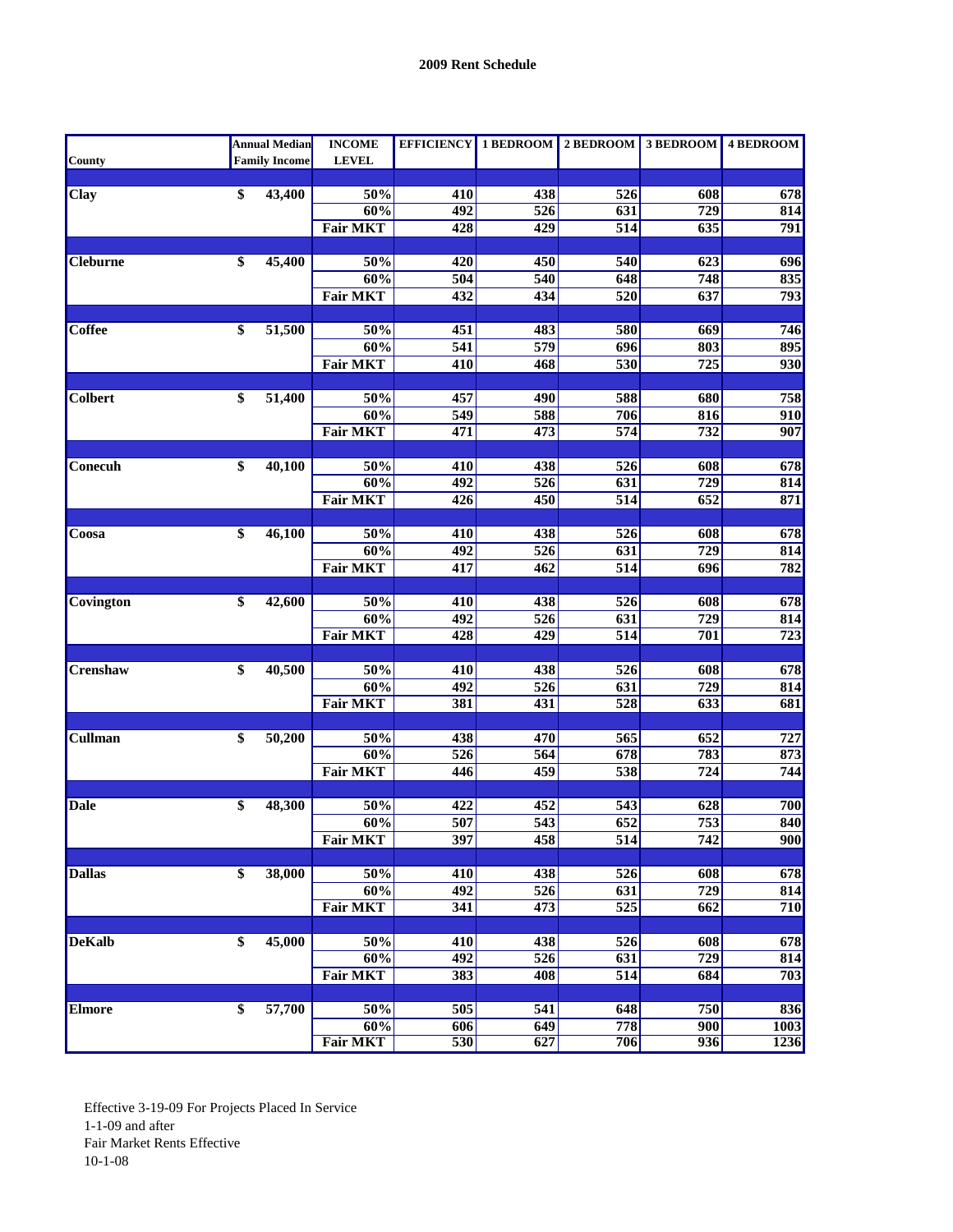|                  |                 | <b>Annual Median</b> | <b>INCOME</b>   |                  |                         | EFFICIENCY 1 BEDROOM 2 BEDROOM 3 BEDROOM 4 BEDROOM |                         |                  |
|------------------|-----------------|----------------------|-----------------|------------------|-------------------------|----------------------------------------------------|-------------------------|------------------|
| <b>County</b>    |                 | <b>Family Income</b> | <b>LEVEL</b>    |                  |                         |                                                    |                         |                  |
|                  |                 |                      |                 |                  |                         |                                                    |                         |                  |
| <b>Escambia</b>  | \$              | 46,200               | 50%             | 410              | 438                     | 526                                                | 608                     | 678              |
|                  |                 |                      | 60%             | 492              | $\overline{526}$        | 631                                                | $\overline{729}$        | 814              |
|                  |                 |                      | <b>Fair MKT</b> | 427              | 433                     | 514                                                | 641                     | 788              |
|                  |                 |                      |                 |                  |                         |                                                    |                         |                  |
| <b>Etowah</b>    | \$              | 46,100               | 50%             | $\overline{415}$ | 444                     | $\overline{533}$                                   | 616                     | 687              |
|                  |                 |                      | 60%             | 498              | $\overline{533}$        | 640                                                | 739                     | 825              |
|                  |                 |                      | <b>Fair MKT</b> | 371              | 469                     | 570                                                | 730                     | 754              |
|                  |                 |                      |                 |                  |                         |                                                    |                         |                  |
| Fayette          | \$              | 45,100               | 50%<br>60%      | 410<br>492       | 438<br>$\overline{526}$ | 526                                                | 608<br>$\overline{729}$ | 678              |
|                  |                 |                      |                 |                  |                         | 631                                                | 749                     | 814              |
|                  |                 |                      | <b>Fair MKT</b> | $\overline{337}$ | 391                     | $\overline{514}$                                   |                         | $\overline{905}$ |
| Franklin         | \$              | 43,300               | 50%             | 410              | 438                     | 526                                                | 608                     | 678              |
|                  |                 |                      | 60%             | 492              | $\overline{526}$        | 631                                                | $\overline{729}$        | 814              |
|                  |                 |                      | <b>Fair MKT</b> | $\overline{335}$ | $\overline{433}$        | $\overline{514}$                                   | $\overline{693}$        | 903              |
|                  |                 |                      |                 |                  |                         |                                                    |                         |                  |
| Geneva           | \$              | 51,100               | 50%             | 447              | 479                     | $\overline{575}$                                   | 664                     | 741              |
|                  |                 |                      | 60%             | 537              | 575                     | 690                                                | 797                     | 889              |
|                  |                 |                      | <b>Fair MKT</b> | 398              | 469                     | 531                                                | 679                     | 776              |
|                  |                 |                      |                 |                  |                         |                                                    |                         |                  |
| Greene           | $\overline{\$}$ | 55,000               | 50%             | 481              | 515                     | 618                                                | $\overline{715}$        | 797              |
|                  |                 |                      | 60%             | $\overline{577}$ | 618                     | $\overline{742}$                                   | 858                     | 957              |
|                  |                 |                      | <b>Fair MKT</b> | 464              | 536                     | 694                                                | 892                     | $\overline{920}$ |
|                  |                 |                      |                 |                  |                         |                                                    |                         |                  |
| Hale             | \$              | 55,000               | 50%             | 481              | 515                     | 618                                                | 715                     | 797              |
|                  |                 |                      | 60%             | 577              | 618                     | $\overline{742}$                                   | 858                     | 957              |
|                  |                 |                      | <b>Fair MKT</b> | 464              | 536                     | 694                                                | 892                     | $\overline{920}$ |
|                  |                 |                      |                 |                  |                         |                                                    |                         |                  |
| <b>Henry</b>     | $\overline{\$}$ | 46,700               | 50%             | 416              | 446                     | 535                                                | 618                     | 690              |
|                  |                 |                      | 60%             | 499              | $\overline{535}$        | 642                                                | $\overline{742}$        | 828              |
|                  |                 |                      | <b>Fair MKT</b> | $\overline{336}$ | 463                     | $\overline{514}$                                   | 614                     | $\overline{633}$ |
|                  |                 |                      |                 |                  |                         |                                                    |                         |                  |
| <b>Houston</b>   | \$              | 51,100               | 50%             | 447              | 479                     | 575                                                | 664                     | 741              |
|                  |                 |                      | 60%             | $\overline{537}$ | $\overline{575}$        | $\overline{690}$                                   | 797                     | 889              |
|                  |                 |                      | <b>Fair MKT</b> | 398              | 469                     | $\overline{531}$                                   | 679                     | $\overline{776}$ |
|                  |                 |                      |                 |                  |                         |                                                    |                         |                  |
| <b>Jackson</b>   | \$              | 47,100               | 50%             | 412              | 441                     | 530                                                | 612                     | 682              |
|                  |                 |                      | 60%             | 495              | 530                     | 636                                                | 735                     | 819              |
|                  |                 |                      | <b>Fair MKT</b> | 427              | 463                     | $\overline{514}$                                   | 655                     | 903              |
| <b>Jefferson</b> |                 | 60,900               | 50%             |                  |                         |                                                    |                         |                  |
|                  | \$              |                      | 60%             | 532<br>639       | 570<br>684              | 685<br>822                                         | 791<br>950              | 882<br>1059      |
|                  |                 |                      | <b>Fair MKT</b> | $\overline{563}$ | 626                     | 698                                                | 886                     | $\overline{912}$ |
|                  |                 |                      |                 |                  |                         |                                                    |                         |                  |
| Lamar            | \$              | 42,200               | 50%             | 410              | 438                     | $\overline{526}$                                   | 608                     | 678              |
|                  |                 |                      | 60%             | 492              | 526                     | 631                                                | 729                     | 814              |
|                  |                 |                      | <b>Fair MKT</b> | 344              | 427                     | 514                                                | 686                     | 901              |
|                  |                 |                      |                 |                  |                         |                                                    |                         |                  |
| Lauderdale       | \$              | 51,400               | 50%             | 457              | 490                     | 588                                                | 680                     | 758              |
|                  |                 |                      | 60%             | 549              | 588                     | 706                                                | 816                     | 910              |
|                  |                 |                      | <b>Fair MKT</b> | 471              | 473                     | 574                                                | 732                     | 907              |
|                  |                 |                      |                 |                  |                         |                                                    |                         |                  |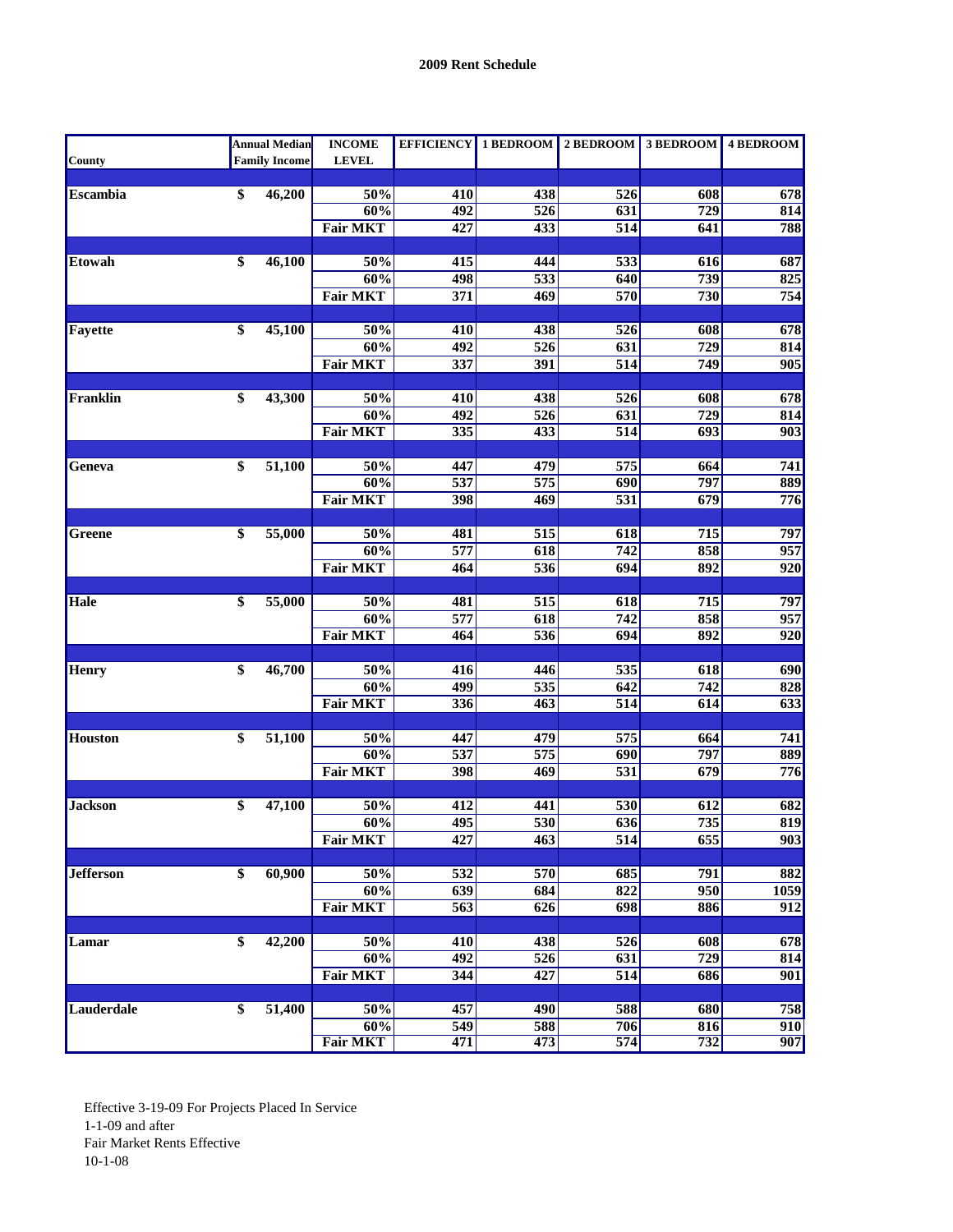|                 |                 | <b>Annual Median</b> | <b>INCOME</b>   |                  |                  | EFFICIENCY 1 BEDROOM 2 BEDROOM 3 BEDROOM 4 BEDROOM |                  |                  |
|-----------------|-----------------|----------------------|-----------------|------------------|------------------|----------------------------------------------------|------------------|------------------|
| <b>County</b>   |                 | <b>Family Income</b> | <b>LEVEL</b>    |                  |                  |                                                    |                  |                  |
|                 |                 |                      |                 |                  |                  |                                                    |                  |                  |
| <b>Lawrence</b> | \$              | 55,100               | 50%             | 482              | 516              | 620                                                | 716              | 798              |
|                 |                 |                      | 60%             | 579              | 620              | 744                                                | 859              | 958              |
|                 |                 |                      | <b>Fair MKT</b> | 448              | 503              | $\overline{579}$                                   | 757              | 786              |
|                 |                 |                      |                 |                  |                  |                                                    |                  |                  |
| Lee             | \$              | 59,900               | 50%             | 540              | 578              | $\overline{693}$                                   | 801              | 895              |
|                 |                 |                      | 60%             | 648              | 694              | 832                                                | 962              | 1074             |
|                 |                 |                      | <b>Fair MKT</b> | 404              | 481              | 620                                                | 816              | 838              |
|                 |                 |                      |                 |                  |                  |                                                    |                  |                  |
| Limestone       | \$              | 67,500               | 50%<br>60%      | 591<br>709       | 633<br>759       | 760<br>$\overline{912}$                            | 877              | 978<br>1174      |
|                 |                 |                      |                 |                  |                  |                                                    | 1053             |                  |
|                 |                 |                      | <b>Fair MKT</b> | 496              | 540              | $\overline{638}$                                   | 873              | 959              |
| Lowndes         | \$              | 57,700               | 50%             | 505              | 541              | 648                                                | 750              | 836              |
|                 |                 |                      | 60%             | $\overline{606}$ | 649              | 778                                                | 900              | 1003             |
|                 |                 |                      | <b>Fair MKT</b> | 530              | 627              | 706                                                | 936              | 1236             |
|                 |                 |                      |                 |                  |                  |                                                    |                  |                  |
| <b>Macon</b>    | \$              | 37,000               | 50%             | 410              | 438              | $\overline{526}$                                   | 608              | 678              |
|                 |                 |                      | 60%             | 492              | 526              | 631                                                | 729              | 814              |
|                 |                 |                      | <b>Fair MKT</b> | 382              | 411              | 530                                                | 707              | 730              |
|                 |                 |                      |                 |                  |                  |                                                    |                  |                  |
| <b>Madison</b>  | $\overline{\$}$ | 67,500               | 50%             | 591              | 633              | 760                                                | 877              | 978              |
|                 |                 |                      | 60%             | 709              | 759              | $\overline{912}$                                   | 1053             | <b>1174</b>      |
|                 |                 |                      | <b>Fair MKT</b> | 496              | 540              | 638                                                | 873              | 959              |
|                 |                 |                      |                 |                  |                  |                                                    |                  |                  |
| <b>Marengo</b>  | \$              | 45,300               | 50%             | 410              | 438              | 526                                                | 608              | 678              |
|                 |                 |                      | 60%             | 492              | $\overline{526}$ | 631                                                | $\overline{729}$ | 814              |
|                 |                 |                      | <b>Fair MKT</b> | $\overline{427}$ | 453              | $\overline{514}$                                   | 666              | 684              |
|                 |                 |                      |                 |                  |                  |                                                    |                  |                  |
| <b>Marion</b>   | $\overline{\$}$ | 44,000               | 50%             | 410              | 438              | 526                                                | 608              | 678              |
|                 |                 |                      | 60%             | 492              | 526              | 631                                                | $\overline{729}$ | 814              |
|                 |                 |                      | <b>Fair MKT</b> | $\frac{1}{334}$  | 390              | $\overline{514}$                                   | 653              | $\overline{903}$ |
|                 |                 |                      |                 |                  |                  |                                                    |                  |                  |
| Marshall        | \$              | 48,800               | 50%             | 427              | 457              | 548                                                | 634              | 707              |
|                 |                 |                      | 60%             | $\overline{513}$ | $\overline{549}$ | 658                                                | 761              | 849              |
|                 |                 |                      | <b>Fair MKT</b> | 454              | 487              | 549                                                | 741              | 816              |
|                 |                 |                      |                 |                  |                  |                                                    |                  |                  |
| <b>Mobile</b>   | \$              | 49,500               | 50%             | 433              | 464              | 557                                                | 643              | 717              |
|                 |                 |                      | 60%             | 520              | 557              | $\overline{669}$                                   | $\overline{772}$ | 861              |
|                 |                 |                      | <b>Fair MKT</b> | 556              | 595              | 671                                                | 879              | 1037             |
|                 |                 |                      |                 |                  |                  |                                                    |                  |                  |
| Monroe          | \$              | 44,100               | 50%             | 410              | 438              | 526                                                | 608              | 678              |
|                 |                 |                      | 60%             | 492              | $\overline{526}$ | 631                                                | 729              | 814              |
|                 |                 |                      | <b>Fair MKT</b> | 427              | 463              | 514                                                | $\overline{711}$ | 786              |
| Montgomery      | \$              | 57,700               | 50%             | $\overline{505}$ | $\overline{541}$ | 648                                                | 750              | 836              |
|                 |                 |                      | 60%             | 606              | 649              | 778                                                | 900              | 1003             |
|                 |                 |                      | <b>Fair MKT</b> | 530              | 627              | 706                                                | 936              | 1236             |
|                 |                 |                      |                 |                  |                  |                                                    |                  |                  |
| Morgan          | \$              | 55,100               | 50%             | 482              | $\overline{516}$ | 620                                                | $\overline{716}$ | 798              |
|                 |                 |                      | 60%             | 579              | $\overline{620}$ | 744                                                | 859              | 958              |
|                 |                 |                      | <b>Fair MKT</b> | 448              | 503              | 579                                                | 757              | 786              |
|                 |                 |                      |                 |                  |                  |                                                    |                  |                  |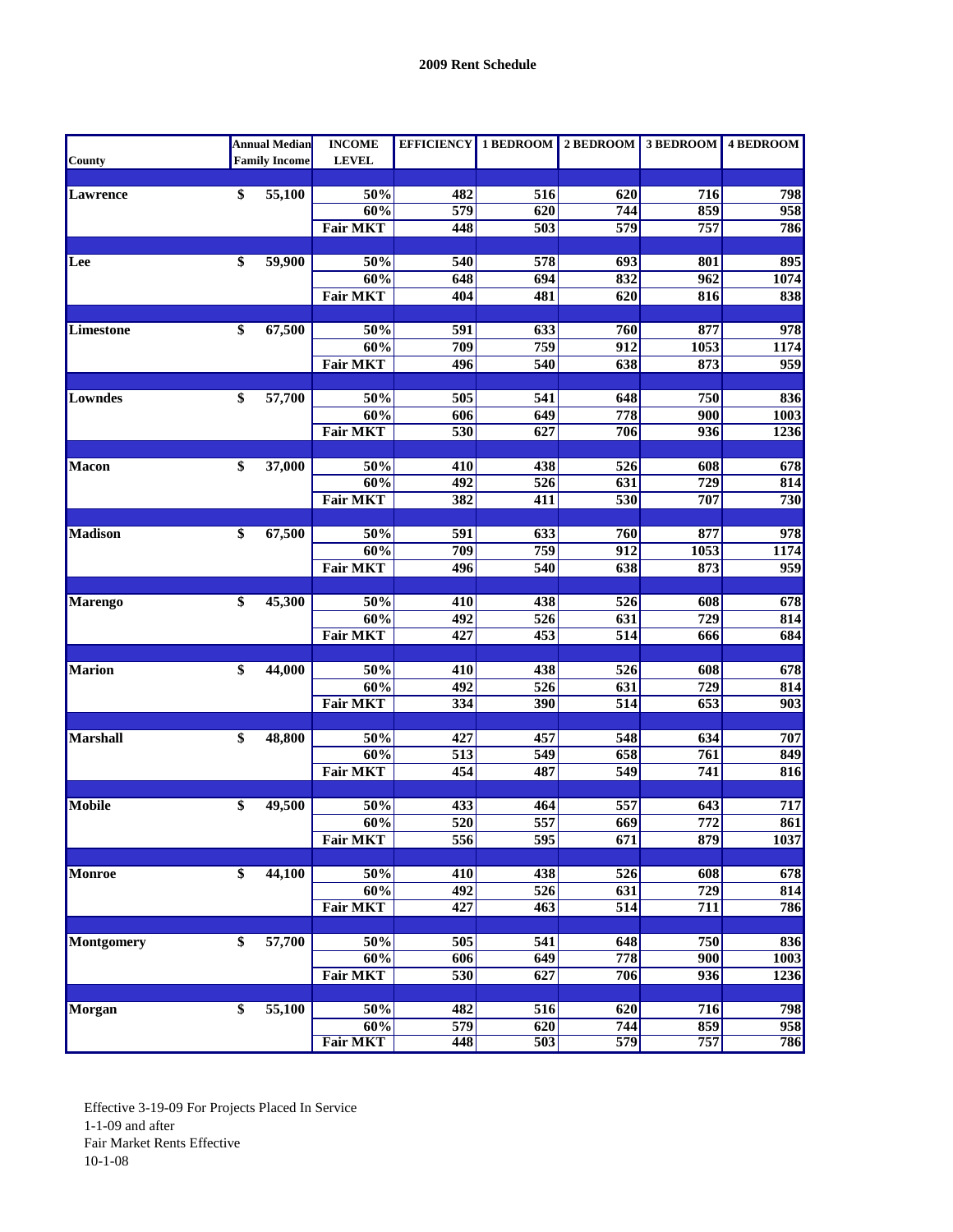|                   | <b>Annual Median</b> | <b>INCOME</b>   |                  |                         | EFFICIENCY 1 BEDROOM 2 BEDROOM 3 BEDROOM 4 BEDROOM |                  |                         |
|-------------------|----------------------|-----------------|------------------|-------------------------|----------------------------------------------------|------------------|-------------------------|
| <b>County</b>     | <b>Family Income</b> | <b>LEVEL</b>    |                  |                         |                                                    |                  |                         |
|                   |                      |                 |                  |                         |                                                    |                  |                         |
| <b>Perry</b>      | \$<br>33,400         | 50%             | 410              | 438                     | 526                                                | 608              | 678                     |
|                   |                      | 60%             | 492              | $\overline{526}$        | 631                                                | $\overline{729}$ | 814                     |
|                   |                      | <b>Fair MKT</b> | 427              | 453                     | 514                                                | 666              | 684                     |
|                   |                      |                 |                  |                         |                                                    |                  |                         |
| Pickens           | \$<br>42,100         | 50%             | 410              | 438                     | $\overline{526}$                                   | 608              | 678                     |
|                   |                      | 60%             | 492              | $\overline{526}$        | 631                                                | $\overline{729}$ | 814                     |
|                   |                      | <b>Fair MKT</b> | 344              | 427                     | $\overline{514}$                                   | 686              | 901                     |
| <b>Pike</b>       | 42,800               | 50%             |                  |                         |                                                    | 608              |                         |
|                   | \$                   | 60%             | 410<br>492       | 438<br>$\overline{526}$ | 526<br>631                                         | $\overline{729}$ | 678<br>814              |
|                   |                      | <b>Fair MKT</b> | $\overline{410}$ | 441                     | 514                                                | 660              | 681                     |
|                   |                      |                 |                  |                         |                                                    |                  |                         |
| <b>Randolph</b>   | \$<br>44,300         | 50%             | 410              | 438                     | 526                                                | 608              | 678                     |
|                   |                      | 60%             | $\overline{492}$ | $\overline{526}$        | 631                                                | $\overline{729}$ | 814                     |
|                   |                      | <b>Fair MKT</b> | 428              | $\overline{429}$        | 514                                                | 635              | 791                     |
|                   |                      |                 |                  |                         |                                                    |                  |                         |
| <b>Russell</b>    | \$<br>51,000         | 50%             | 446              | 478                     | $\overline{573}$                                   | 663              | 740                     |
|                   |                      | 60%             | 535              | 573                     | 688                                                | 795              | 888                     |
|                   |                      | <b>Fair MKT</b> | $\overline{531}$ | 559                     | 640                                                | 851              | 1007                    |
|                   |                      |                 |                  |                         |                                                    |                  |                         |
| <b>Shelby</b>     | \$<br>60,900         | 50%             | $\overline{532}$ | 570                     | 685                                                | 791              | 882                     |
|                   |                      | 60%             | 639              | 684                     | $\overline{822}$                                   | 950              | 1059                    |
|                   |                      | <b>Fair MKT</b> | $\overline{563}$ | 626                     | 698                                                | 886              | $\overline{912}$        |
|                   |                      |                 |                  |                         |                                                    |                  |                         |
| <b>St. Clair</b>  | \$<br>60,900         | 50%             | 532              | 570                     | 685                                                | 791              | 882                     |
|                   |                      | 60%             | $\overline{639}$ | 684                     | 822                                                | $\overline{950}$ | 1059                    |
|                   |                      | <b>Fair MKT</b> | $\overline{563}$ | 626                     | 698                                                | 886              | $\overline{912}$        |
|                   |                      |                 |                  |                         |                                                    |                  |                         |
| <b>Sumter</b>     | \$<br>29,600         | 50%             | 410              | 438                     | 526                                                | 608              | 678                     |
|                   |                      | 60%             | $\overline{492}$ | $\overline{526}$        | 631                                                | $\overline{729}$ | 814                     |
|                   |                      | <b>Fair MKT</b> | 344              | 439                     | $\overline{514}$                                   | 686              | 901                     |
|                   |                      |                 |                  |                         |                                                    |                  |                         |
| <b>Talladega</b>  | \$<br>48,000         | 50%<br>60%      | 420              | 450<br>540              | 540<br>648                                         | 623<br>748       | 696                     |
|                   |                      | <b>Fair MKT</b> | 504<br>436       | 437                     | $\overline{523}$                                   | 706              | 835<br>$\overline{922}$ |
|                   |                      |                 |                  |                         |                                                    |                  |                         |
| <b>Tallapoosa</b> | \$<br>48,800         | 50%             | 427              | 457                     | 548                                                | 634              | 707                     |
|                   |                      | 60%             | $\overline{513}$ | $\overline{549}$        | 658                                                | 761              | 849                     |
|                   |                      | <b>Fair MKT</b> | $\overline{412}$ | 422                     | 517                                                | 729              | 846                     |
|                   |                      |                 |                  |                         |                                                    |                  |                         |
| <b>Tuscaloosa</b> | \$<br>55,000         | 50%             | 481              | 515                     | 618                                                | 715              | 797                     |
|                   |                      | 60%             | 577              | 618                     | $\overline{742}$                                   | 858              | 957                     |
|                   |                      | <b>Fair MKT</b> | 464              | 536                     | 694                                                | 892              | $\overline{920}$        |
|                   |                      |                 |                  |                         |                                                    |                  |                         |
| <b>Walker</b>     | \$<br>46,000         | 50%             | 410              | 438                     | $\overline{526}$                                   | 608              | 678                     |
|                   |                      | 60%             | 492              | 526                     | 631                                                | $\overline{729}$ | 814                     |
|                   |                      | <b>Fair MKT</b> | 471              | 472                     | 566                                                | 707              | 772                     |
|                   |                      |                 |                  |                         |                                                    |                  |                         |
| <b>Washington</b> | \$<br>48,400         | 50%             | 423              | 453                     | 545                                                | 629              | 701                     |
|                   |                      | 60%             | 508              | 544                     | 654                                                | 755              | 841                     |
|                   |                      | <b>Fair MKT</b> | 426              | 450                     | 514                                                | 652              | 871                     |